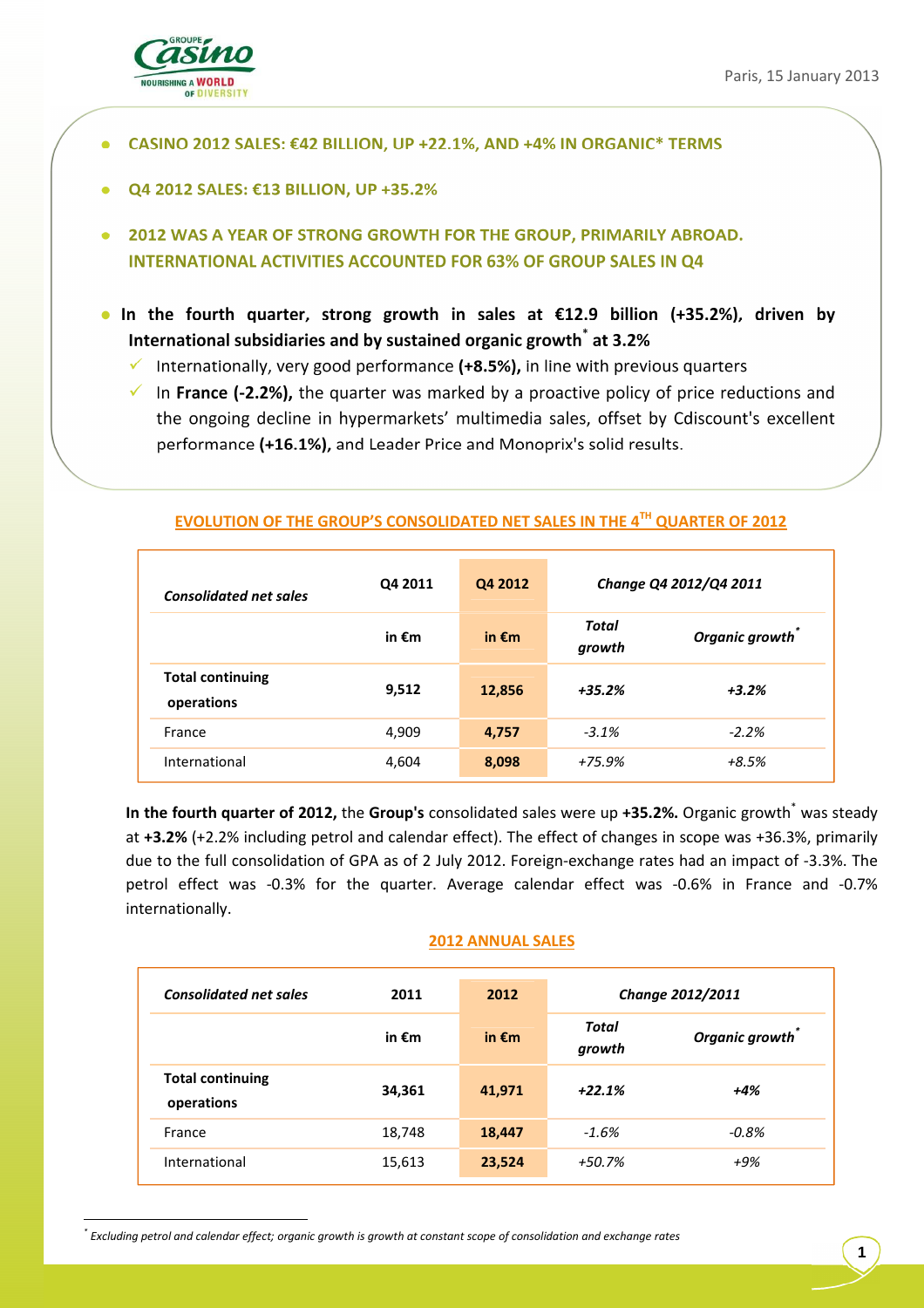

# **Q4 2012 SALES**

# **In France, trading was marked by price drops, Cdiscount's excellent performance (+16.1%) and robustness of convenience formats**

In France, total household consumption was soft in the fourth quarter of 2012, except for online sales of non-food products.

In order to better meet client expectations, several Group banners (Casino hypermarkets and supermarkets and Franprix) dropped prices significantly for private label and entry price products, which account for more than 40% of sales volume. This proactive policy, funded by lower promotional activity, had a negative impact on same-store sales in the year's final quarter.

During the fourth quarter, organic growth in France totalled **-2.2%** excluding petrol and calendar effect. Overall growth was -3.1% at €4,757 million.

- $\checkmark$  **Convenience** formats posted generally satisfactory growth in sales on an organic basis (excluding petrol and calendar effect): +1% for **Monoprix,** +0.3% for **Franprix – Leader Price**, due to a more efficient management of the store network that led to the closure of unprofitable stores; superettes (-0.5%) and Casino supermarkets (-1.2%) declined slightly.
- $\checkmark$  **Géant's** same-store sales fell by -9.9% excluding calendar effect due to the combined impact of price drops, lower promotional activity and reductions to retail space.
- $\checkmark$  In contrast, Cdiscount's growth was particularly steady **(+16.1%)**, benefiting from its leading position in online sales of technical products and the rapid development of its marketplace. This performance enables to post a slight progression (+0.3%) in the annual cumulative non-food sales of Géant and Cdiscount.

## **International: continued strong organic growth: +8.5% excluding petrol and calendar effect**

In keeping with previous quarters, international subsidiaries posted another quarter of strong organic growth at +8.5% excluding petrol and calendar effect. Total sales for International subsidiaries, which rose +75.9% to €8,098 million, also benefited from the full consolidation of GPA as of 2 July 2012. The foreignexchange effect had a negative impact of -6.8% on international sales in the fourth quarter 2012.

- $\checkmark$  **Latin America** posted strong organic growth of **+7.8%** excluding petrol and calendar effect**,** driven by high same-store growth in Brazil and dynamic expansion in Brazil and Colombia.
- $\checkmark$  Organic growth excluding petrol and calendar effect for **Asia** was still very significant at **+15.9%**, up from the third quarter, due to the sustained pace of expansion and same-store growth that improved markedly compared to the third quarter.

Total **International** sales accounted for **63% of Group sales** over the period, compared with 48% in the fourth quarter 2011.

\*\*\*\*\*\*\*\*\*\*\*\*\*\*\*\*\*\*\*\*\*\*\*\*\*\*\*\*\*\*\*\*\*\*\*\*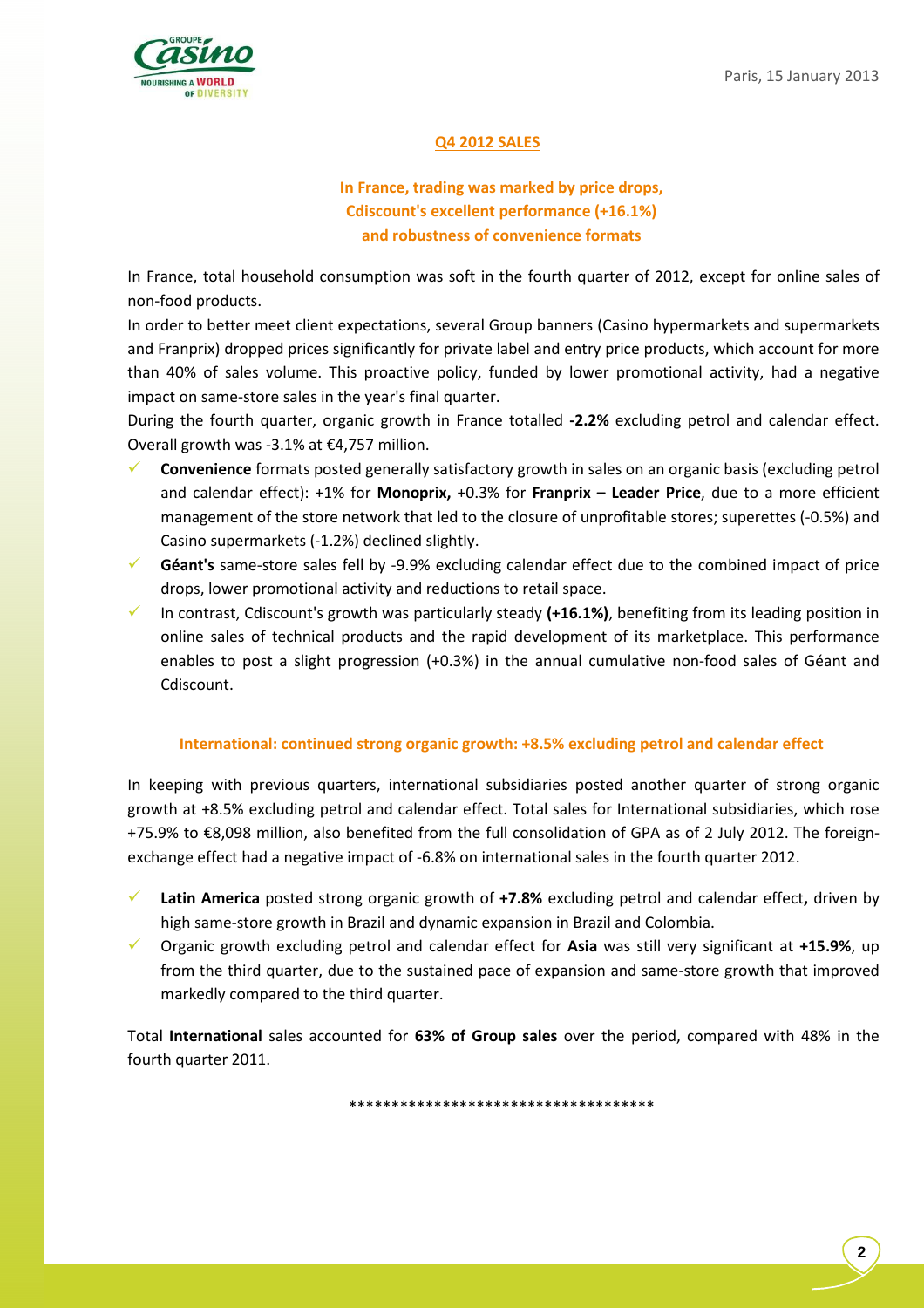

## **FRANCE: SALES ANALYSIS - Q4 2012**

Sales in **France** came to **€4,757 million** in the fourth quarter of 2012, a decline of **-2.2%** in organic growth, excluding petrol and calendar effect.

# **Evolution in sales**

| In $\epsilon$ m               |         |         | <b>Total growth</b> | <b>Organic</b><br>growth |          |  |
|-------------------------------|---------|---------|---------------------|--------------------------|----------|--|
|                               | Q4 2011 | Q4 2012 | Q4 2012             | Q4 2012                  | Q3 2012  |  |
| Net sales before tax - France | 4,908.6 | 4,757.4 | $-3.1%$             | $-2.2%$                  | $+0.2%$  |  |
| <b>Casino France</b>          | 3,261.1 | 3,095.2 | $-5.1%$             | $-3.8%$                  | $+0.1%$  |  |
| Géant Casino hypermarkets     | 1,522.3 | 1,340.1 | $-12%$              | $-11.7%$                 | $-7%$    |  |
| Casino supermarkets           | 905.3   | 885.8   | $-2.2%$             | $-1.2%$                  | $+3.5%$  |  |
| <b>Superettes</b>             | 343.1   | 339.2   | $-1.1%$             | $-0.5%$                  | $+0.6%$  |  |
| Cdiscount & Other businesses  | 490.4   | 530.1   | $+8.1%$             | $+10.8%$                 | $+14.2%$ |  |
| Franprix - Leader Price       | 1,106.7 | 1,117.4 | $+1\%$              | $+0.3%$                  | $+0\%$   |  |
| <b>Monoprix</b>               | 540.7   | 544.7   | $+0.7%$             | $+1\%$                   | $+1.4%$  |  |

# **Evolution in same-store sales, excluding petrol**

|                           |          | excluding calendar effect |         |  |  |
|---------------------------|----------|---------------------------|---------|--|--|
|                           | Q4 2012  | Q4 2012<br>Q3 2012        |         |  |  |
| Géant Casino hypermarkets | $-10.5%$ | $-9.9%$                   | $-5.4%$ |  |  |
| Casino supermarkets       | $-7%$    | $-6.1%$                   | $-1.7%$ |  |  |
| Franprix                  | $-3.3%$  | $-2.8%$                   | $-2.6%$ |  |  |
| Leader Price              | $-1.5%$  | $-0.2%$                   | $+0.1%$ |  |  |
| Monoprix                  | $-1.3%$  | $-0.9%$                   | $+0.2%$ |  |  |

<sup>\*</sup> *Excluding petrol and calendar effect.*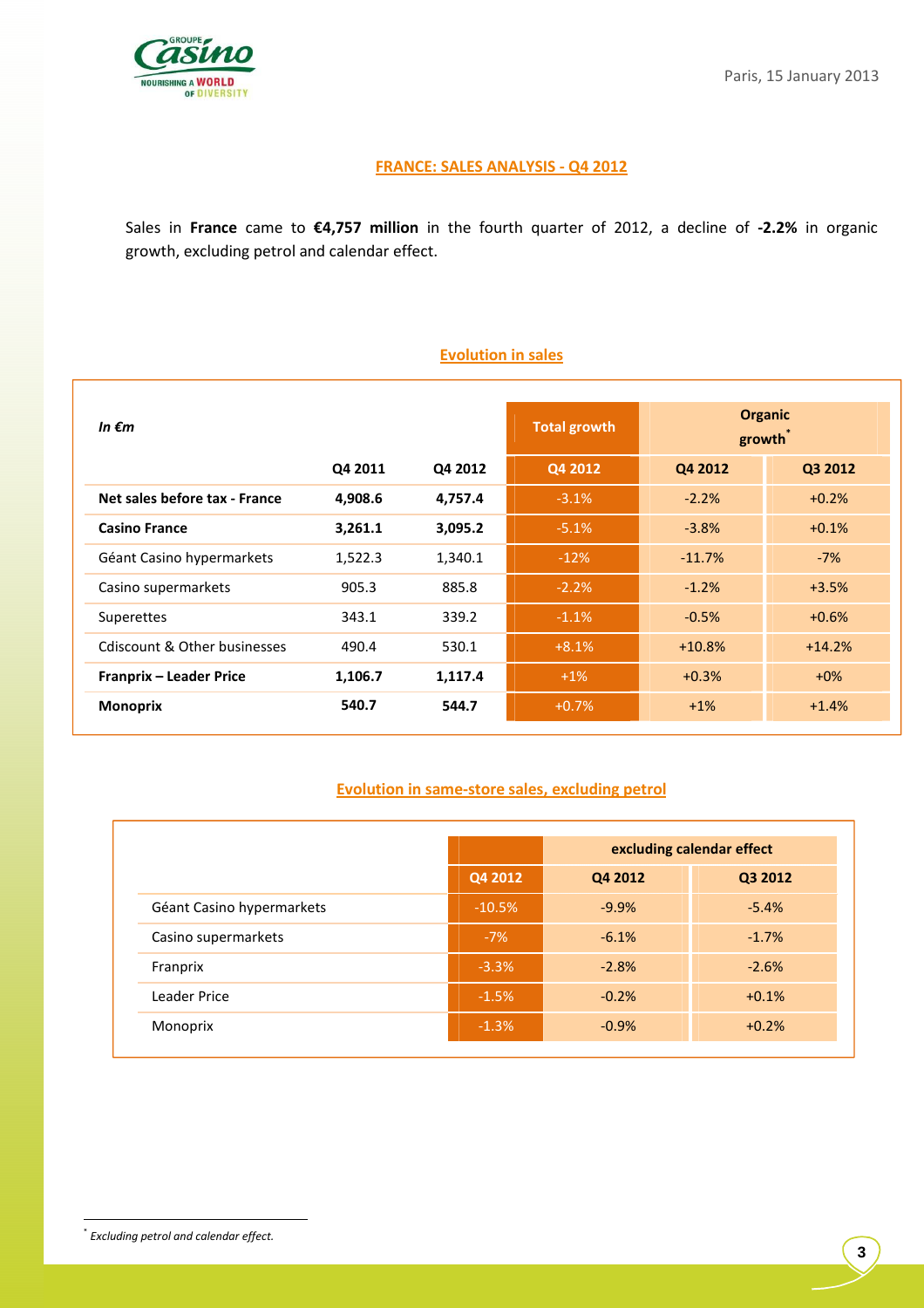

## **Casino France**

Géant Casino's same-store sales fell by -9.9%<sup>\*</sup> excluding petrol.

In a context of soft consumption for Q4 2012, same-store **food** sales were down -7.6%\* . This change was due primarily to a proactive policy of prices' reductions initiated by the banner on its private-label and entry- price products. Price cuts were funded by reducing promotional activities.

According to the latest price data collected by consumer panels, Géant Casino has become the least expensive food banner in France for the private-label and entry-price products for convenience goods, fresh products and industrial products ("PGCFI"). Géant Casino is thus positioning itself below all French hypermarkets and supermarkets competitors.

# **Week 1, 2013 independent panel price indices<sup>1</sup>**

|              | <b>Private-label brands</b> | <b>Entry price</b> |
|--------------|-----------------------------|--------------------|
| Géant Casino | 95.1                        | 96.6               |

<sup>1</sup> Panel methodology: convenience goods, fresh products and industrial products, unweighted indices including promotions, using checkout data from 5,830 stores

The banner has been continuing this price-cutting initiative for the national brands since the end of the fourth quarter.

Same-store **non-food** sales declined in a backdrop of a firm reduction of multimedia categories: surfaces, as well as assortment, number of references and promotions were significantly reduced in 2012.

In 2013, Géant will continue to refocus on the most buoyant categories (luggage, household linen, DIY, etc.), and to roll out Cdiscount pick-up points in drive-through. The banner will adapt its surfaces to the evolution of its assortment.

Excluding petrol and calendar effect, **Casino Supermarket** organic sales declined **-1.2%** vs. Q4 2011**.** Like Géant, the banner readjusted the prices of its private-label and entry-price products - funded by a sustained reduction in promotional activities – with a negative impact on same-store sales in Q4. The banner has kept up its strategy of excellence in fresh goods and rollout of local products. Expansion was robust, with 3 openings during the fourth quarter, bringing the number of stores opened in 2012 to 7.

Sales in superettes posted a **-0.5%** decline (excluding calendar effect). The banner completed reworking its assortment, with emphasis on its private label. 181 stores joined the network over the quarter, bringing their total number to 422 for the year. The stores under the new Casino Shop and Shopping concepts (11 **Casino Shopping** and 77 **Casino Shop** stores open at the end of 2012) posted good results.

<sup>\*</sup> *Excluding calendar (-0.6% over Q4) and restated for the transfer of 4 hypermarkets to Casino Supermarkets.*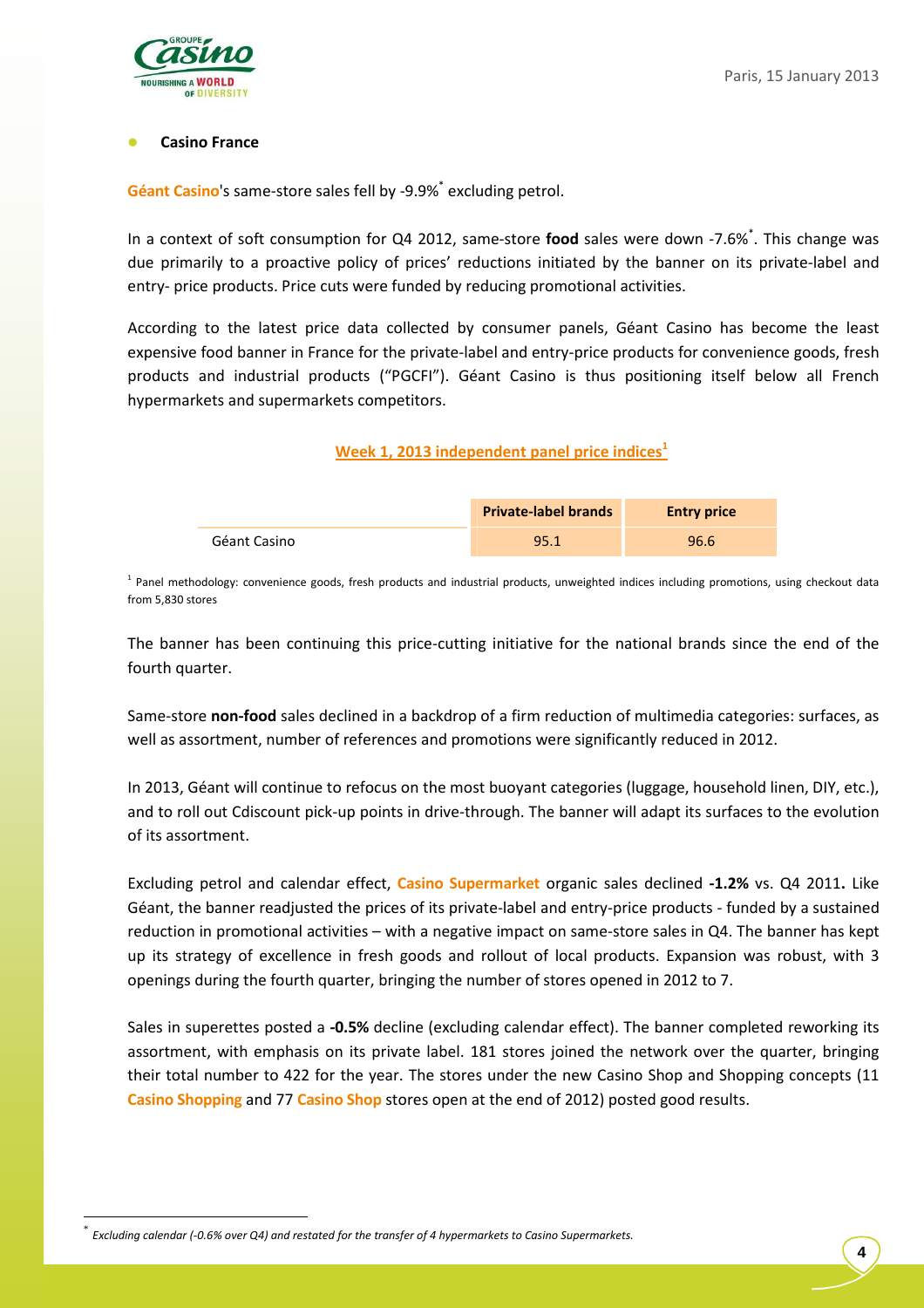

**Cdiscount** sales rose **+16.1%** because of an excellent December in which Toys and High-Tech products performed well.

Business volume rose by 22.9% in the fourth quarter, thanks notably to the strong growth of the marketplace, which accounted for nearly 10% of the site's business volume at the end of December. The total number of offers posted by the site surpassed 1 million references.

Finally, c. 10% of the site's sales are now made via smartphones and tablets.

Cdiscount remains a key tool in the Group's multi-channel strategy, which continued to roll out physical pick-up points within stores. At the end of 2012, there were nearly 3,000 pick-up points.

#### **Franprix – Leader Price**

Total **Franprix-Leader Price** sales were up +1% despite the impact of reorganising the store network, which entailed the closure of unprofitable locations.

**Leader Price** same-store sales excluding calendar effect declined slightly by **-0.2%** with footfall improving since Q3 2012. Sales initiatives begun early in the year (assortment and pricing policy) continued to bear fruits in the fourth quarter, with a value proposition that fits the current climate of consumption. The selection of fresh products (renovated for fruits and vegetables) and year-end festive products proved very successful. Renovation of stores continued with more than half of the network switched to the new concept. In addition, six stores were opened in the fourth quarter, bringing the total number of openings over the whole year to 18.

**Franprix** sales declined by **-2.6%** on an organic basis excluding calendar effect over the quarter, due to the impact of accelerated reorganisation of the store network. The banner continued repositioning its private label pricing and working on its assortment during the quarter. The banner opened 17 stores over the period, bringing the number of stores opened in 2012 to 39.

Negotiations are well advanced between the Group and the German group Norma, specialist in German hard discount stores, to take over 38 convenience stores with high growth potential in southeast France. This acquisition will enable Leader Price and Franprix to speed up their development in a particularly dynamic region and place the Casino Group on a stronger footing for the most buoyant formats in the strategic region around Lyon and the Mediterranean coast. It will be submitted to the French Antitrust Authority and is expected to come into force by the end of the first half of 2013.

#### **Monoprix**

Sales at **Monoprix** rose **+1%** on an organic basis excluding petrol and calendar. Thanks to successful promotions and limited-edition and designer collections, apparel sales continued to outperform the market. With regard to food, fresh products posted satisfactory performance and same-store growth excluding calendar effect was -0.9%. There was very active expansion over the fourth quarter with 16 store openings, bringing the number of openings to 36 in 2012.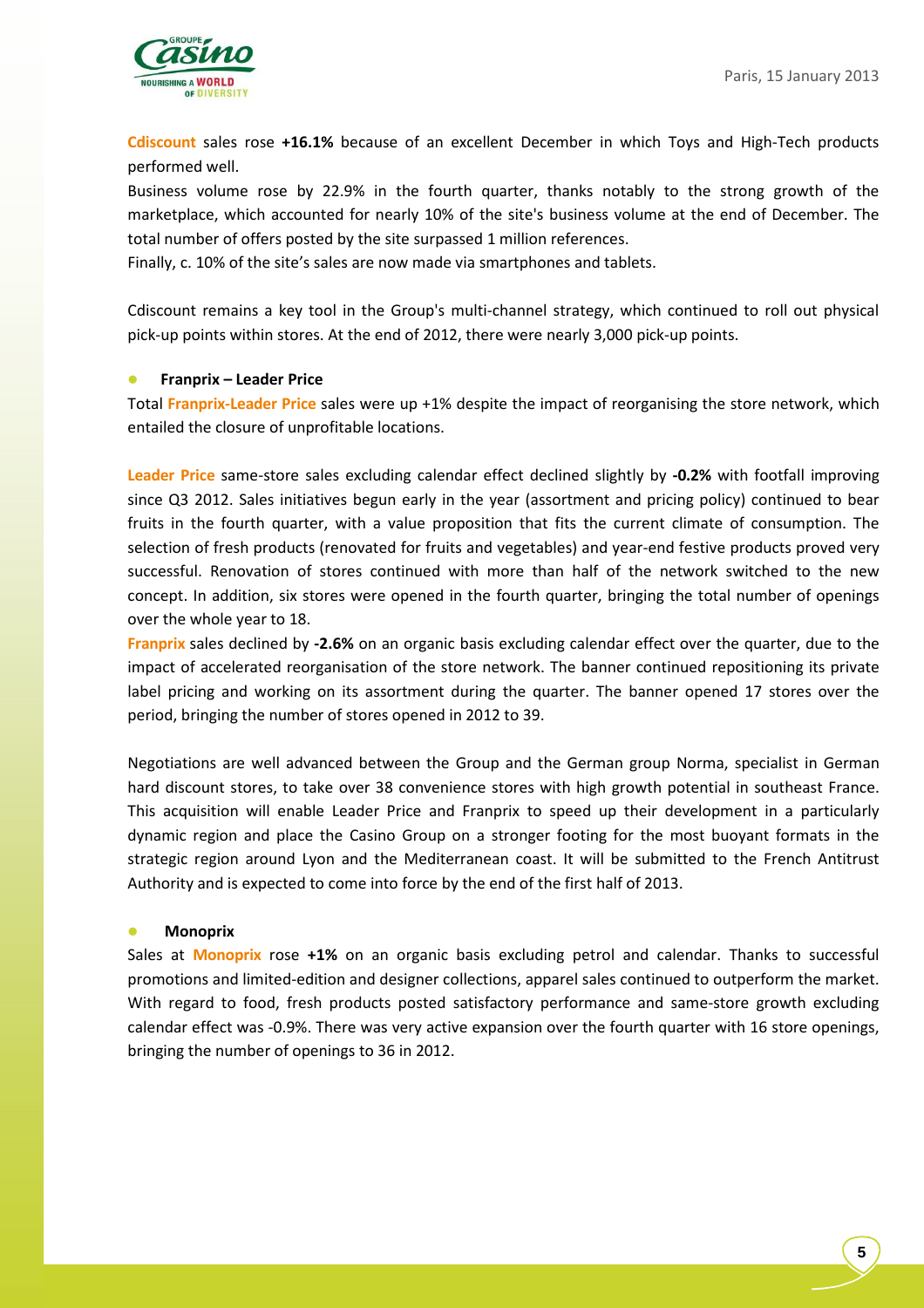

## **INTERNATIONAL: SALES ANALYSIS - Q4 2012**

Consolidated sales at International subsidiaries rose substantially by **+75.9%.**

**Scope** effects had a positive impact of **+74.8%**, related to the full consolidation of GPA.

**Exchange rates** had an unfavourable impact of **-6.8%**, resulting primarily from the Brazilian real's sharp depreciation against the euro.

Once again, **organic growth** was very high at **+8.5%\* ,** in keeping with previous quarters, driven by solid performance in both Latin America and Asia.

|               | Total growth | Organic<br>growth | Same-store<br>growth |
|---------------|--------------|-------------------|----------------------|
| Latin America | $+93.1%$     | $+7.8%$           | $+5.5%$              |
| Asia          | $+21.2%$     | $+15.9%$          | $+9.2%$              |

# **Evolution of International sales growth in the 4th quarter of 2012**

**In Latin America,** same-store sales grew by **+5.5%,** excluding petrol and calendar effect, notably reflecting GPA's solid performance in Brazil. Organic growth was +7.8%\* , boosted by continued rapid expansion, particularly in Colombia. Total sales rose +93.1%, primarily under the impact of the full consolidation of GPA.

## **GPA in Brazil**

In **Brazil, GPA** posted same-store sales up **+6.6%** excluding petrol.

With respect to food, same-store sales for GPA Food were up **+6.4%** (+5.6%" gross same-store sales published by GPA) driven by strong promotional activities, including this year's expansion of the Black Friday campaign to supermarkets and convenience stores. They also benefited from the excellent performance of Assaí cash & carry stores and Minimercado stores. The Minimercado banner sped up its expansion with 30 stores opening during the quarter. Five other stores were also opened: 1 hypermarket, 2 supermarkets and 2 Assaí stores, bringing the total number of GPA Food openings to 55 for 2012.

As for non-food, Viavarejo same-store sales continued to grow quickly at **+6.9%** (+6%\*\* gross same-store sales published by GPA), driven by significant sales initiatives and the extension of tax incentives on purchases of household appliances and furnishings. They also benefited from Ponto Frio stores repositioning and improved product assortment. Expansion continued in the fourth quarter with the opening of 12 Casas Bahia and 4 Ponto Frio stores.

*<sup>\*</sup> Excluding petrol and calendar effect.* 

<sup>\*\*</sup> *Data published by GPA on 11 January 2013.*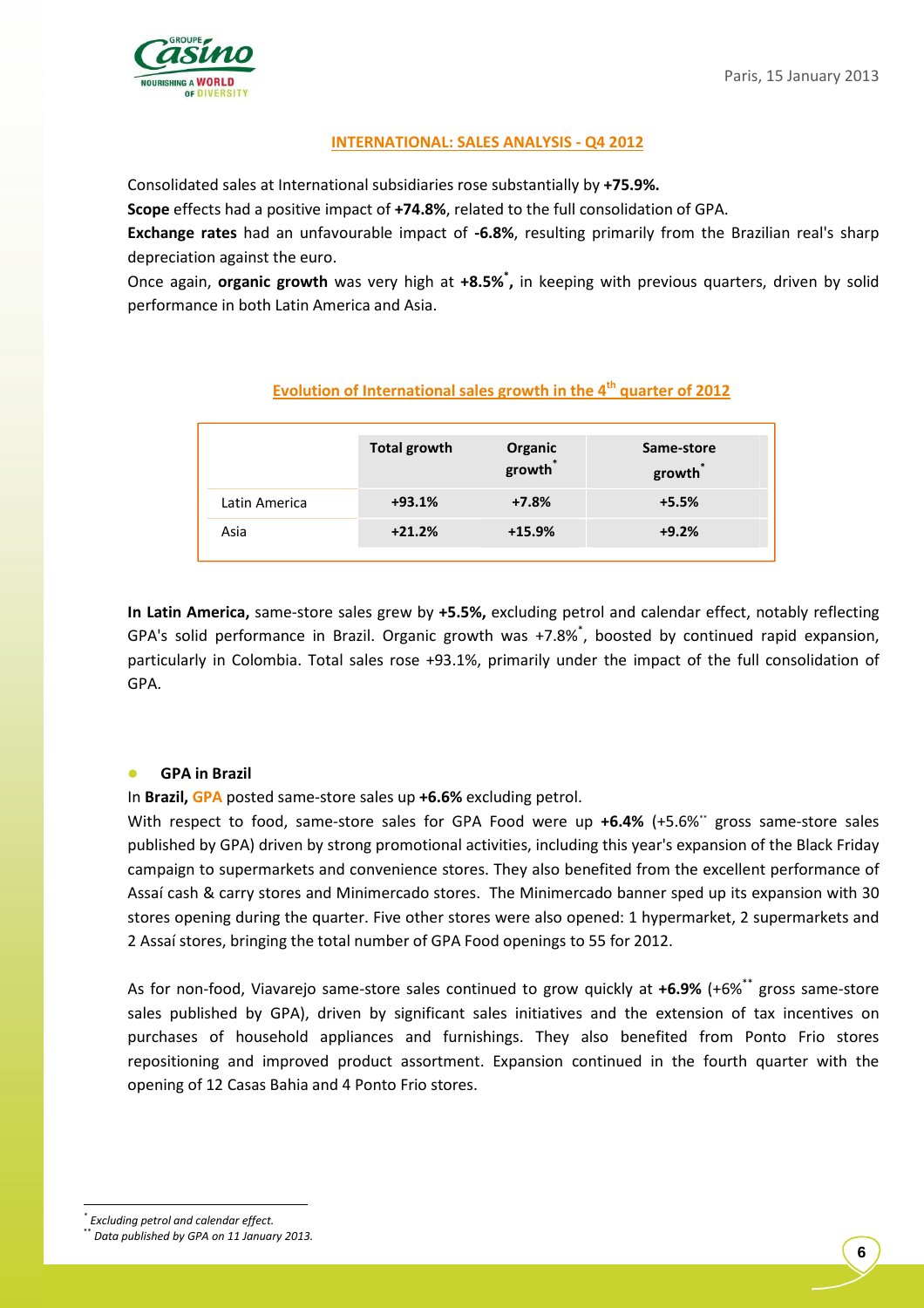

#### **Exito in Colombia**

Total sales for Exito grew strongly in the fourth quarter, under the combined influence of positive organic growth and a favourable foreign-exchange effect. Exito benefited from the rapid expansion of its store network, the strengthening of private labels in its assortment, and continued development of activities complementary to retail (notably credit and insurance).

The expansion of **Exito** was focused on the development of convenience and discount stores, with 35 store openings, including 4 hypermarkets, including one with a shopping mall, as well as 2 Carulla Express, 1 Carulla Super, 3 Exito Express and 25 Surtimax.

*Exito's Q4 earnings will be released end - January 2013.* 

**In Asia,** same-store sales growth excluding calendar effect totalled +9.2%. **Organic** growth in sales excluding calendar effect maintained a high level of **+15.9%.** Total sales grew **+21.2%.**

## **Big C Thailand**

**Big C** posted **organic** sales **growth** excluding calendar effect of **+17.5%.** Big C's same-store performance was robust at +12.4% excluding calendar effect (with a favourable comparison basis). Significant investments in marketing and promotions were made, with a new coupon policy being rolled out and the extremely successful launch of the first Golden Week, modelled after Black Friday.

The highly dynamic expansion also contributed to organic growth, with the opening of 1 hypermarket, 1 supermarket, 36 Mini Big C and 7 Pure. 129 stores were opened in 2012.

#### **Big C Vietnam**

**Big C Vietnam** continued its dynamic expansion policy, allowing the banner to post positive sales **growth** on an **organic** basis. There was active expansion with the opening of 2 hypermarkets and shopping malls and 1 C Express over the quarter.

\*\*\*\*\*\*\*\*\*\*\*\*\*\*\*\*\*\*\*\*\*\*\*\*\*\*\*\*\*\*\*\*\*\*\*\*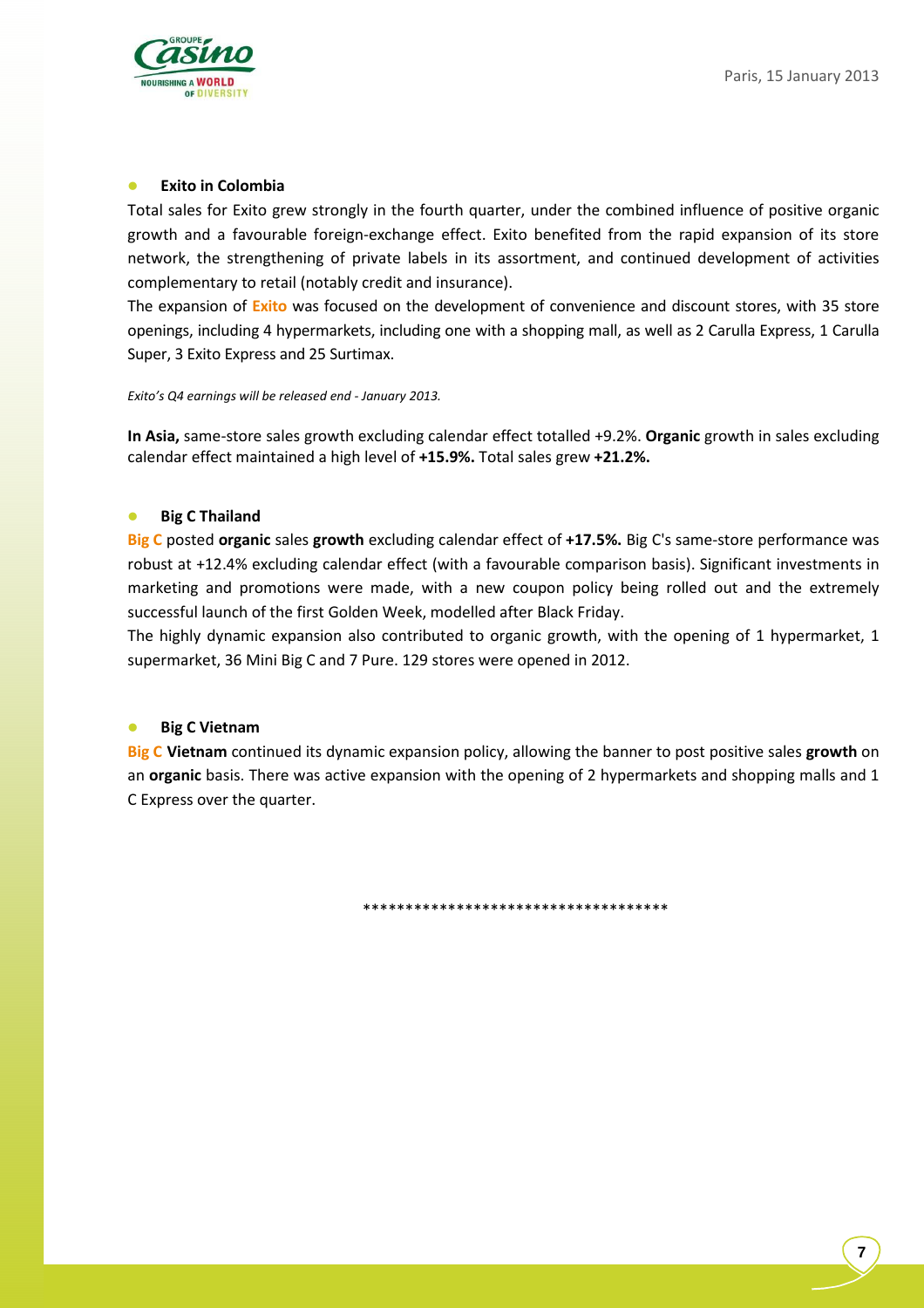

### **Schedule of Financial Disclosures**

**Thursday 21 February** (before the opening of the markets): 2012 Annual Results

#### **ANALYST AND INVESTOR CONTACTS**

**Régine GAGGIOLI** – Tel: +33 (0)1 53 65 64 17 rgaggioli@groupe-casino.fr **or**  +33 (0)1 53 65 64 18 IR\_Casino@groupe-casino.fr

# **GROUP EXTERNAL COMMUNICATION DEPARTMENT PRESS CONTACT**

**Aziza BOUSTER**  Tel: +33 (0)1 53 65 24 78 Mob: +33 (0)6 08 54 28 75 abouster@groupe-casino.fr

#### *Disclaimer*

*This press release was prepared solely for informational purposes and should not be construed as a solicitation or an offer to buy or sell any securities or related financial instruments. Similarly, it does not and should not be treated as giving investment advice. It has no connection with the specific investment objectives, financial situation or needs of any receiver. No representation or warranty, express or implied, is provided in relation to the accuracy, completeness or reliability of the information contained in this document. It should not be regarded by recipients as a substitute for the exercise of their own judgement. Any opinions expressed herein are subject to change without notice.*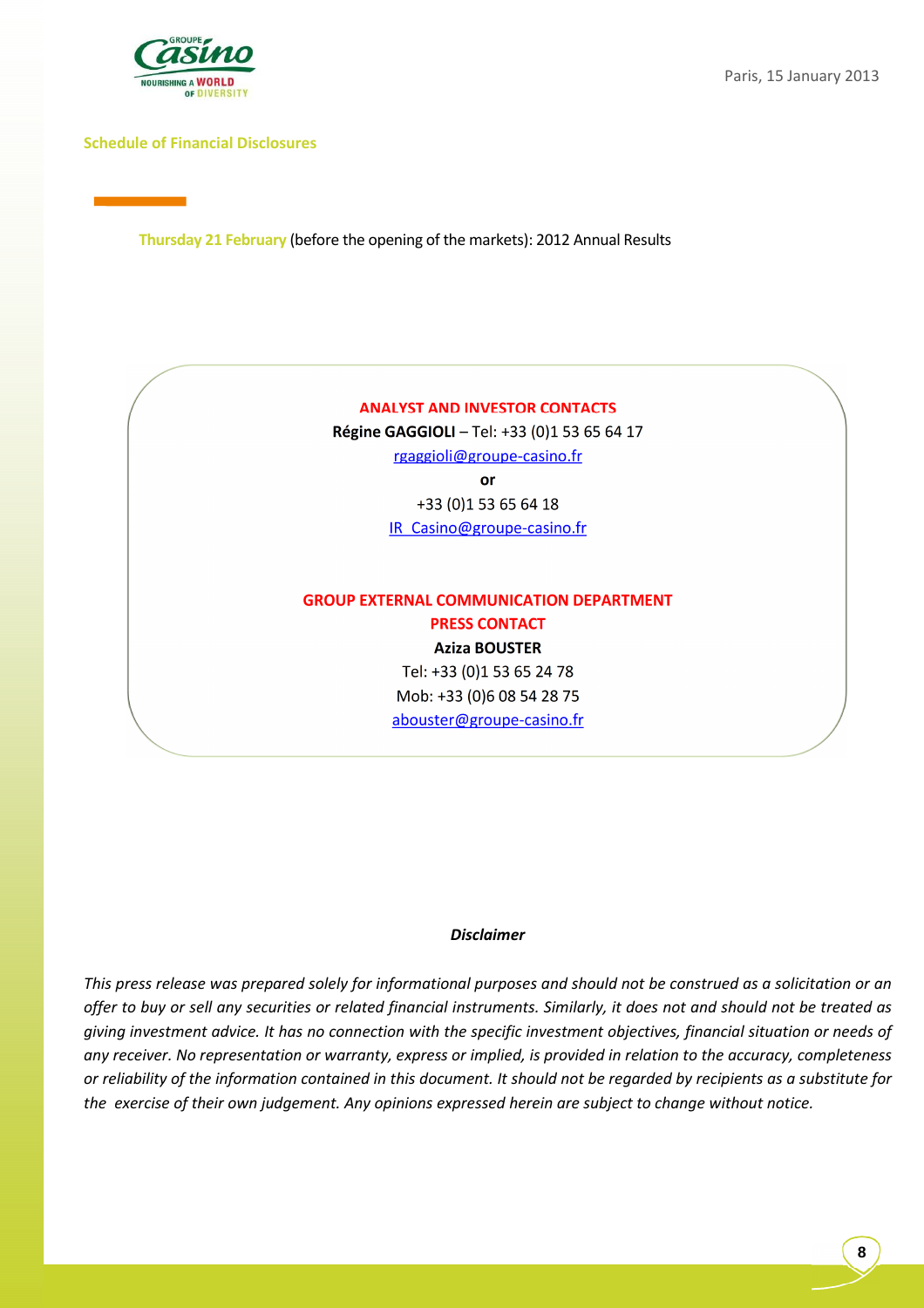

#### **APPENDICES**

## **Main changes in the scope of consolidation**

- **Change in GPA stake, fully consolidated since 2 July 2012. GPA was consolidated at 40.1% as of 31 December 2011**
- **Full consolidation of companies owning 21 stores within the Franprix Leader Price Group as of July 2012**
- **Full consolidation of BARAT into Franprix Leader Price from 8 March 2012**

|                                                                 |            | <b>Fourth quarter</b> |          | Change                              | 12 months  |            | Change   |                                     |
|-----------------------------------------------------------------|------------|-----------------------|----------|-------------------------------------|------------|------------|----------|-------------------------------------|
|                                                                 | 2011<br>€m | 2012<br>€m            | Reported | At<br>constant<br>exchange<br>rates | 2011<br>€m | 2012<br>€m | Reported | At<br>constant<br>exchange<br>rates |
| <b>FRANCE</b>                                                   | 4,908.6    | 4,757.4               | $-3.1%$  | $-3.1%$                             | 18,747.7   | 18,446.7   | $-1.6%$  | $-1.6%$                             |
| Of which:                                                       |            |                       |          |                                     |            |            |          |                                     |
| <b>Casino France</b>                                            | 3,261.1    | 3,095.2               | $-5.1%$  | $-5.1%$                             | 12,364.8   | 12,158.3   | $-1.7%$  | $-1.7%$                             |
| Géant Casino<br>hypermarkets                                    | 1,522.3    | 1,340.1               | $-12%$   | $-12%$                              | 5,622.8    | 5,246.4    | $-6.7%$  | $-6.7%$                             |
| Casino supermarkets                                             | 905.3      | 885.8                 | $-2.2%$  | $-2.2%$                             | 3,618.8    | 3,686.7    | $+1.9%$  | $+1.9%$                             |
| Superettes                                                      | 343.1      | 339.2                 | $-1.1%$  | $-1.1%$                             | 1,485.2    | 1,479.7    | $-0.4%$  | $-0.4%$                             |
| Other businesses                                                | 490.4      | 530.1                 | $+8.1%$  | $+8.1%$                             | 1,638      | 1,745.6    | $+6.6%$  | $+6.6%$                             |
| Franprix - Leader Price                                         | 1,106.7    | 1,117.4               | $+1%$    | $+1%$                               | 4,410      | 4,278.6    | $-3%$    | $-3%$                               |
| <b>Monoprix</b>                                                 | 540.7      | 544.7                 | $+0.7%$  | $+0.7%$                             | 1,973      | 2,009.8    | $+1.9%$  | $+1.9%$                             |
| <b>INTERNATIONAL</b>                                            | 4,603.6    | 8,098.3               | +75.9%   | $+82.7%$                            | 15,613.1   | 23,523.9   | +50.7%   | $+54.2%$                            |
| Of which:                                                       |            |                       |          |                                     |            |            |          |                                     |
| <b>Latin America</b>                                            | 3,596.7    | 6,944.3               | +93.1%   | $+103%$                             | 11,826.3   | 19,250.6   | $+62.8%$ | $+69.1%$                            |
| Asia                                                            | 755.8      | 916.4                 | $+21.2%$ | $+15.6%$                            | 2,895.2    | 3,407.3    | $+17.7%$ | $+10.8%$                            |
| <b>Other sectors</b>                                            | 251.1      | 237.6                 | $-5.4%$  | $-5.2%$                             | 891.6      | 866        | $-2.9%$  | $-3%$                               |
| <b>NET SALES FROM</b><br><b>CONTINUING</b><br><b>OPERATIONS</b> | 9,512.2    | 12,855.7              | +35.2%   | $+38.4%$                            | 34,360.8   | 41,970.7   | $+22.1%$ | $+23.7%$                            |

If Casino group had become sole controlling shareholder of GPA on 1 January 2012 (full consolidation at 100% of GPA from this date), Latin American total sales under the period ended on 31 December 2012 would have been €24,994 million, bringing total Group sales to €47,712 million.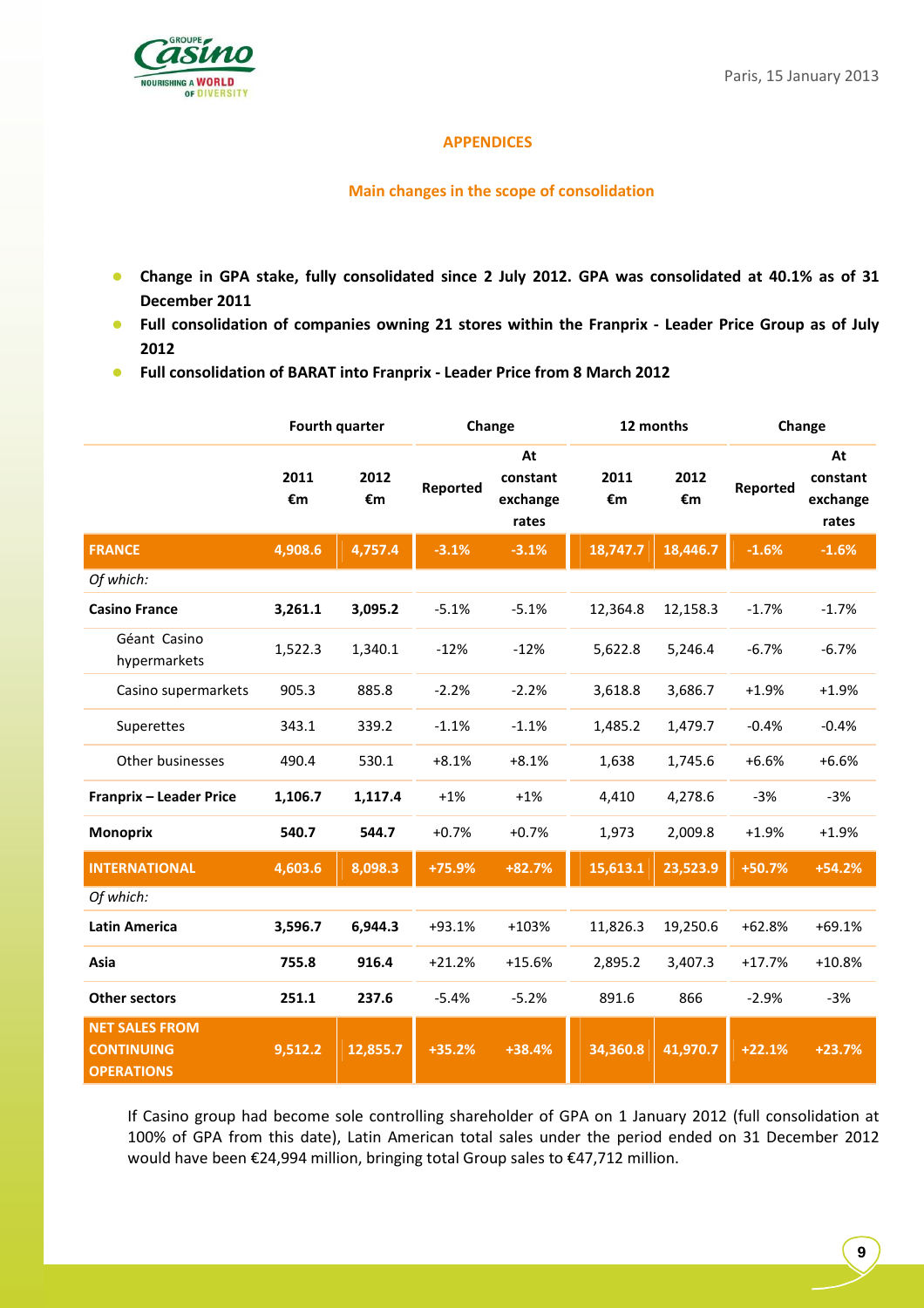

# **Exchange rates**

| Average exchange rates         | 9-month<br>2011 | 9-month<br>2012 | Change   | 12-month<br>2011 | 12-month<br>2012 | Change   |
|--------------------------------|-----------------|-----------------|----------|------------------|------------------|----------|
| Argentina (ARS / EUR)          | 0.174           | 0.175           | $+0.5%$  | 0.174            | 0.171            | $-1.8%$  |
| Uruguay (UYP / EUR)            | 0.037           | 0.038           | $+2.5%$  | 0.037            | 0.038            | $+3.1%$  |
| Thailand (THB / EUR)           | 0.023           | 0.025           | $+6.6%$  | 0.024            | 0.025            | $+6.2%$  |
| Vietnam (VND / EUR) $(x1,000)$ | 0.035           | 0.038           | $+7.5%$  | 0.035            | 0.037            | $+6.5%$  |
| Colombia (COP / EUR) (x1,000)  | 0.390           | 0.435           | $+11.4%$ | 0.389            | 0.433            | $+11.1%$ |
| Brazil (BRL / EUR)             | 0.436           | 0.407           | $-6.6%$  | 0.430            | 0.399            | $-7.3%$  |

**Organic growth**: the organic growth is at constant scope of consolidation and exchange rates.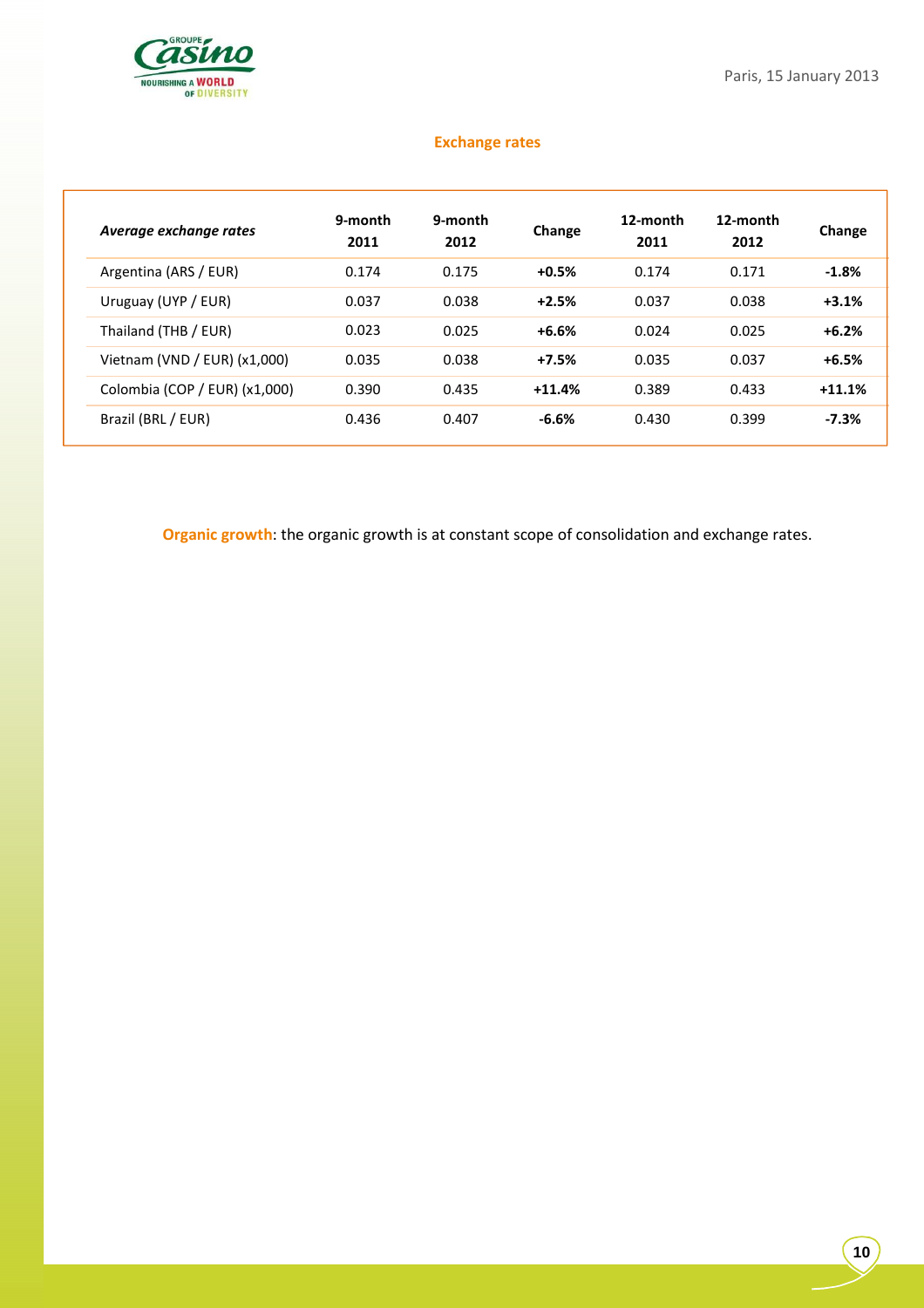

## **PERIOD-END STORE NETWORK: FRANCE**

| <b>FRANCE</b>                                                              | 31 Dec. 2011   | 30 Sept. 2012 | 31 Dec. 2012 |
|----------------------------------------------------------------------------|----------------|---------------|--------------|
| Géant Casino hypermarkets                                                  | 127            | 125           | 125          |
| Of which French Affiliates                                                 | 8              | 9             | 9            |
| <b>International Affiliates</b>                                            | 5              | 6             | 6            |
| + service stations                                                         | 101            | 97            | 97           |
| <b>Casino supermarkets</b>                                                 | 422            | 439           | 445          |
| Of which French Affiliates<br>International Franchise Affiliates           | 51<br>32       | 55<br>39      | 58<br>41     |
| + service stations                                                         | 170            | 172           | 173          |
| <b>Franprix supermarkets</b>                                               | 897            | 894           | 891          |
| Of which Franchise outlets                                                 | 379            | 387           | 390          |
| <b>Monoprix supermarkets</b>                                               | 514            | 527           | 542          |
| Of which Naturalia                                                         | 55             | 61            | 71           |
| Of which Franchise outlets/Affiliates                                      | 130            | 133           | 137          |
| <b>Leader Price discount stores</b>                                        | 608            | 601           | 604          |
| Of which Franchise outlets                                                 | 271            | 238           | 231          |
| Total supermarkets and discount stores                                     | 2,441          | 2,461         | 2,482        |
| Of which Franchise outlets/Stores operated under business leases           | 863            | 852           | 857          |
| <b>Petit Casino superettes</b>                                             | 1,758          | 1,657         | 1,575        |
| Of which Franchise outlets                                                 | 29             | 26            | 26           |
| <b>Casino Shopping superettes</b>                                          | 6              | 10            | 11           |
| <b>Casino Shop superettes</b>                                              | 16             | 29            | 77           |
| <b>Eco Services superettes</b>                                             | 1              | 1             | 1            |
| <b>Coop Alsace superettes</b>                                              |                | 48            | 144          |
| Of which Franchise outlets                                                 |                | 48            | 144          |
| <b>Spar superettes</b>                                                     | 956            | 969           | 963          |
| Of which Franchise outlets                                                 | 755            | 747           | 739          |
| <b>Vival superettes</b>                                                    | 1,752          | 1,699         | 1,705        |
| Of which Franchise outlets                                                 | 1,750          | 1,698         | 1,704        |
| <b>Casitalia and C'Asia superettes</b>                                     | 1              | 1             | 1            |
| <b>Other Franchise stores</b>                                              | 1,134          | 1,104         | 1,105        |
| Corner, Relay, Shell, Elf, Carmag                                          | 1,134          | 1,104         | 1,105        |
| <b>Wholesale activity</b>                                                  | 937            | 935           | 935          |
| <b>TOTAL CONVENIENCE STORES</b>                                            | 6,561          | 6,453         | 6,517        |
| Of which Franchise outlets/Stores operated under business leases/Wholesale | 4,606          | 4,559         | 4,654        |
| <b>Other Affiliate stores</b>                                              | 26             | 29            | 29           |
| Of which French Affiliates<br><b>International Affiliates</b>              | 18<br>8        | 19<br>10      | 20<br>9      |
| <b>Other businesses</b>                                                    | 295            | 308           | 304          |
| Cafeterias                                                                 | 293            | 306           | 302          |
| Cdiscount                                                                  | $\overline{2}$ | 2             | 2            |
| <b>TOTAL France</b>                                                        | 9,450          | 9,376         | 9,457        |
| Hypermarkets (HM)                                                          | 127            | 125           | 125          |
| Supermarkets (SM)                                                          | 1,833          | 1,860         | 1,878        |
| Discount (DIS)                                                             | 608            | 601           | 604          |
| Superettes (SUP) and other stores (MAG)                                    | 6,587          | 6,482         | 6,546        |
| Other (DIV)                                                                | 295            | 308           | 304          |